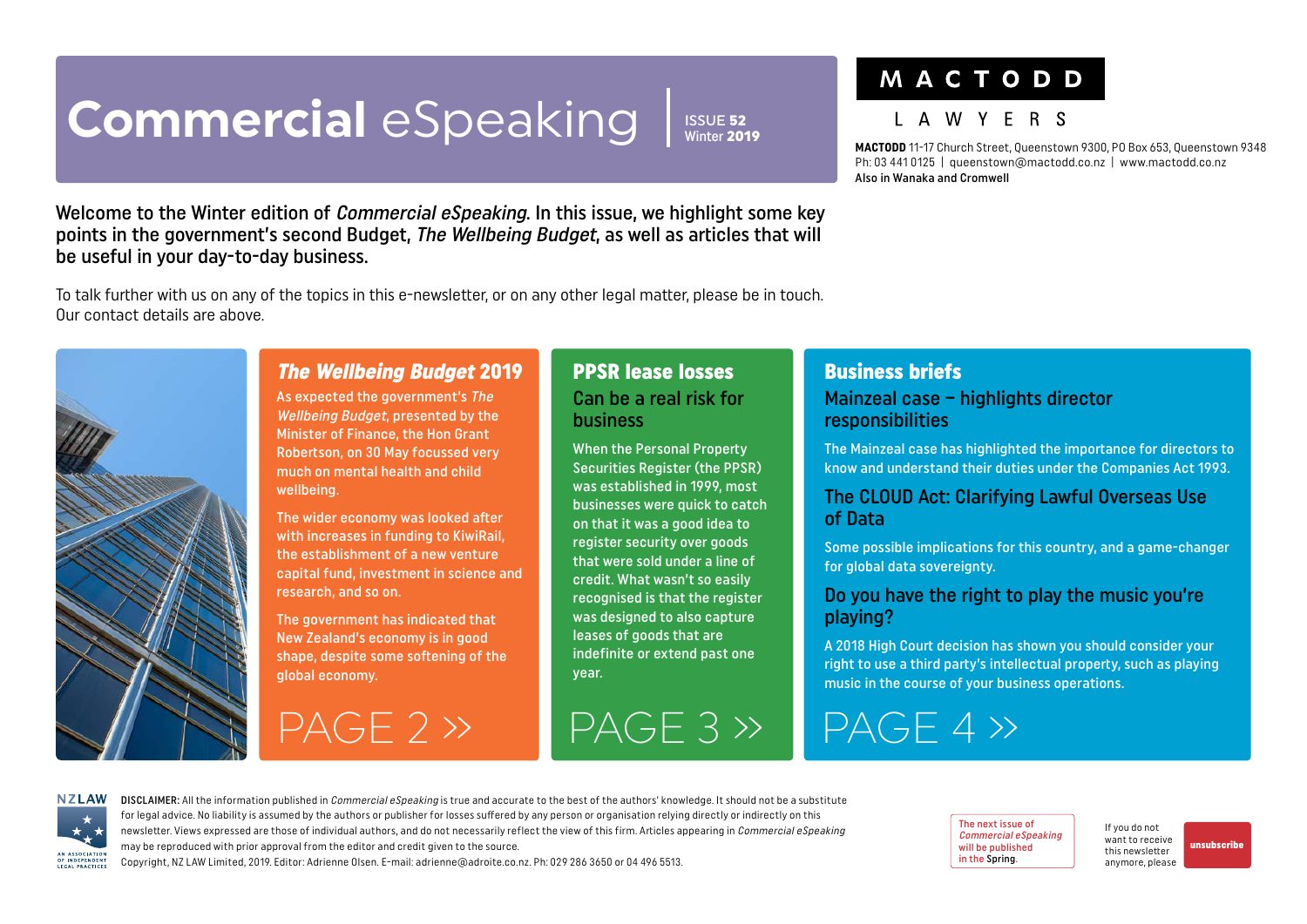<span id="page-1-0"></span>

# The Wellbeing Budget 2019

As expected the government's The Wellbeing Budget, presented by the Minister of Finance, the Hon Grant Robertson, on 30 May focussed very much on mental health and child wellbeing.

The wider economy was looked after with increases in funding to KiwiRail, the establishment of a new venture capital fund, investment in science and research, and so on.

The government has indicated that New Zealand's economy is in good shape, despite some softening of the global economy.

#### Mental health

The government's investment in mental health includes:

- $\gg$  \$1.9 billion to be allocated towards mental health funding over the next five years.
- » The introduction of a new universal frontline mental health service; this is expected to help 325,000 people with

mild to moderate mental health needs by 2024.

- » Acknowledging there is a current skill shortage, the government has committed to not only train more mental health professionals, but also to build more facilities.
- $\gg$  \$40 million over four years is to be allocated to suicide prevention services.

#### Child wellbeing

The government is committed to reduce material hardship – a measure of access to essential items for living. Currently this figure is 13.3% of New Zealand's children; the government aims to reduce this to 10.3% by 2021 and to 6% by 2028.

- » \$1 billion has been committed to improve child wellbeing in New Zealand.
- $\rightarrow$  A surprise move is to index main benefits to the average wage increases – rather than to inflation – from 2020 onwards. Under this new regime, by 2023 the amount beneficiaries receive per week will be up to \$17 more than they would have received had the current CPI system remained in place.

This change does not, however, apply to student allowances,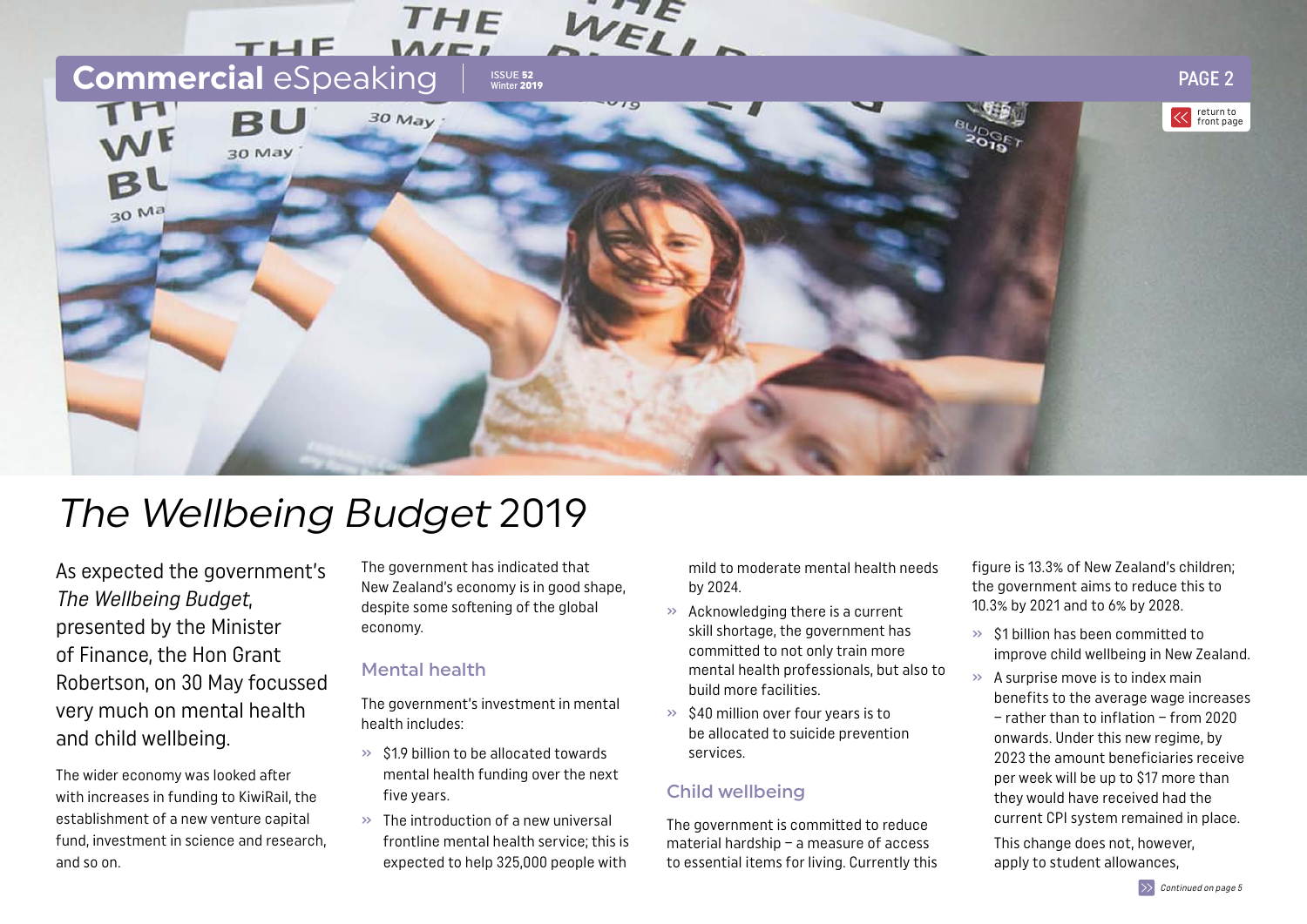### <span id="page-2-0"></span>**Commercial** eSpeaking

**ISSUE 52**<br>Winter 2019



### PPSR lease losses

#### Can be a real risk for business

When the Personal Property Securities Register (the PPSR) was established in 1999, most businesses were quick to catch on that it was a good idea to register security over goods that were sold under a line of credit. What wasn't so easily recognised is that the register was designed to also capture leases of goods that are indefinite or extend past one year.

Businesses that frequently lease goods, or provide hire purchase arrangements, with the intention of remaining the true owner of the goods leased, do not always register their lease on the PPSR. They believe it to be an effective means of security that they retain legal ownership of the goods. This ownership can, however, be defeated by a registered interest on the PPSR and result in significant loss to their business.

#### Good intentions

The PPSR was designed to increase the transparency of lending and to be a source of truth for all financiers, purchasers

and lessees. Where entities purchase goods and require credit, or financing, the financier or seller can register that interest on the PPSR. This puts other potential financiers (or purchasers) on notice that those goods are financed or leased by the entity trying to sell, or use, those goods for additional finance.

#### Don't court risk

What then happens, however, when a business has leased an impressive work yard of equipment? If this is not recorded on the PPSR, a future financier has no reason to believe that the property isn't truly owned by the entity asking for credit. The right to register on the PPSR therefore extends to goods that are leased for greater than one year; this means that future financiers are put on notice that the collateral being put forward is not truly the property of the entity asking for credit.

When goods are leased for an indefinite period, or greater than one year, the lease

should be registered on the PPSR. This ensures future financiers of the lessee do not include the leased property when considering the assets of the lessee, so that in the instance of liquidation the leased goods are protected.

#### An example

Your company has leased four diggers for 18 months to XYZ Construction Ltd. As you intend to remain the owner of those diggers, you do not register them on the PPSR. XYZ later approaches a bank for a loan. The bank checks all XYZ's assets (including your diggers), does not see them registered on the PPSR and reasonably concludes they are the property of XYZ. The bank then lends them \$1 million. Subsequently, XYZ goes into liquidation and your diggers are seized by the liquidators as assets to be sold to pay back the company's bank debt. Even though you are the true owner of the diggers, the bank had the first registered interest on the PPSR and defeated your ownership.

However, if you had registered the lease on the PPSR, then the bank (and subsequently the liquidator) would have been on notice that the diggers were not the property of XYZ, and would not be entitled to take your diggers to recover their losses.

#### Make sure you register

The PPSR will continue to penalise businesses that do not register an interest in property – being credit, leases or hire purchase arrangements – by putting their priority behind those of registered parties.

If your business leases goods for a period greater than one year, and you do not register your lease on the PPSR, then those goods are at significant risk of being lost should any of your lessees become insolvent.

If you're unsure if your leases or hire purchase arrangements fall under these circumstances, please don't hesitate to contact us.

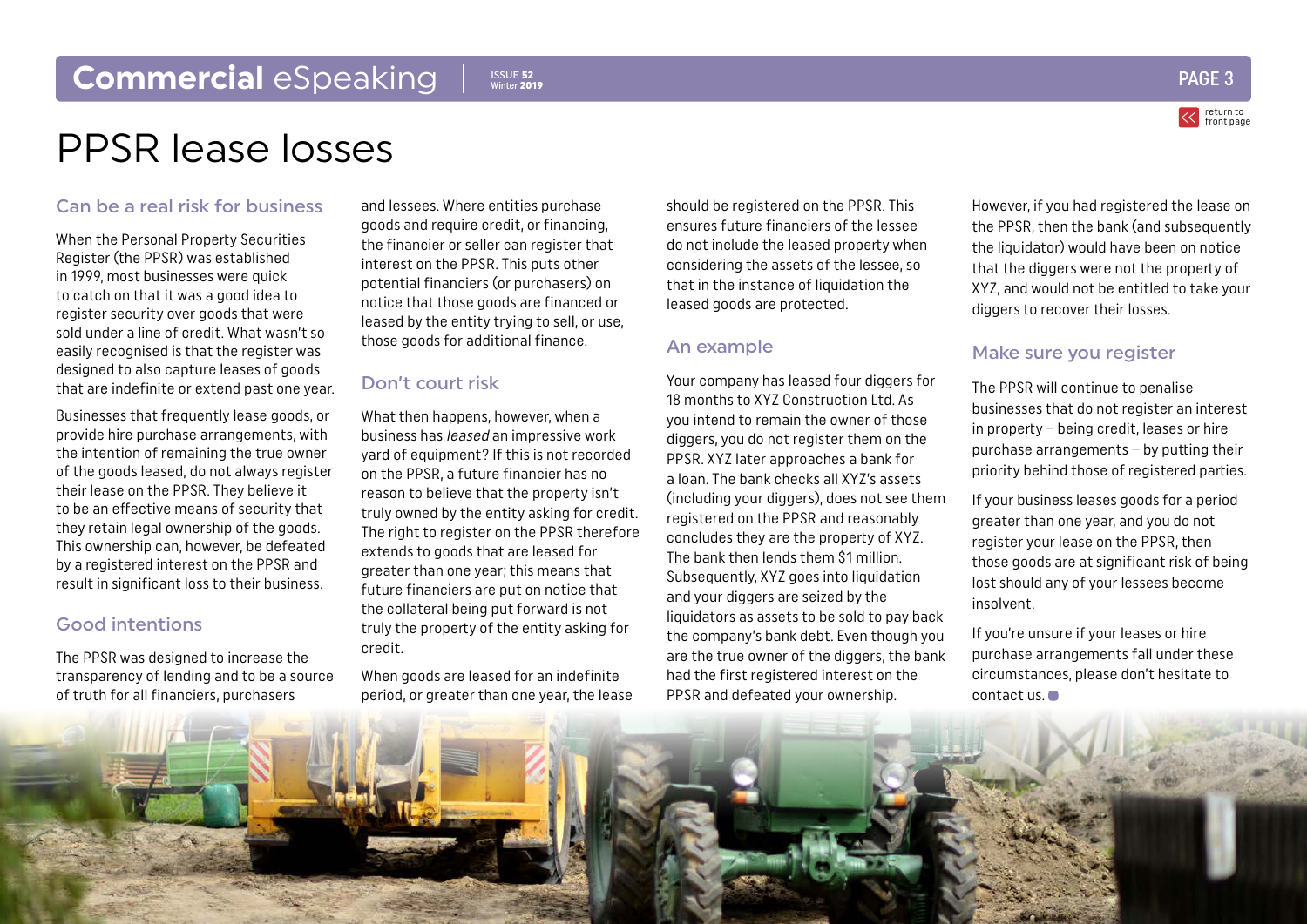

# <span id="page-3-0"></span>Business briefs

#### Mainzeal case – highlights director responsibilities

The recent high-profile Mainzeal case 1 has highlighted the importance for directors to know and understand their duties under the Companies Act 1993.

Four of Mainzeal's directors were found liable for \$36 million in damages for breaching section 135 of the Act which is headed 'reckless trading'. This section prohibits directors from agreeing to cause or allow the business of the company to be carried out in a way that is likely to create substantial risk of serious loss to the company's creditors.

The directors of Mainzeal authorised a transfer of around \$40 million to Mainzeal's parent company in China relying on a promise that the money would be repaid. The directors then allowed the company to continue trading and to incur further debts to creditors while it was balance sheet insolvent. When Mainzeal started to hit stormy financial waters, the directors attempted to call on the loan to the parent company. They found, however, that Chinese restrictions meant that there was no way for the parent company to pay back the full sum immediately.

When Mainzeal went into liquidation in early 2013, it owed about \$110 million to unsecured creditors.

The High Court ruled that the directors were reckless in allowing the company to continue trading in this way. The directors have appealed the decision and a hearing is likely to take place later this year.

The Mainzeal case is one of many reminders of the importance for directors to understand the obligations that come with their role.

#### The CLOUD Act: Clarifying Lawful Overseas Use of Data

#### Some possible implications for this country

The Clarifying Lawful Overseas Use of Data Act was enacted in the United States in 2018. It enables federal law enforcement to force US-based electronic communications or remote computing service providers to disclose requested data in their possession, custody or control, whether or not that data is stored in the US or a foreign country. This is a game-changer for global data sovereignty.

The legislation was a response to the case of Microsoft v United States<sup>2</sup> where it was

ruled that the FBI, undertaking a drug trafficking investigation, could not compel the US-based Microsoft Corporation to turn over data stored in Ireland. The only way for US law enforcement to access overseas data had been to form a Mutual Legal-Assistance Treaty with the country where the data is stored.

Even though the 2018 Act was passed in the US, it could have serious implications for businesses and individuals in New Zealand.

You may think your sensitive data is safe if it is stored at a data centre located in New Zealand, but that data could be accessed and disclosed if stored through a US-based service provider.

#### Do you have the right to play the music you're playing?

A 2018 High Court decision<sup>3</sup> has shown you should consider your right to use a third party's intellectual property, such as playing music in the course of your business operations.

If you use music or play the radio in a business or public setting that is considered a 'public performance' you could be contravening a provision in the Copyright Act 1994. This includes playing



2 United States v. Microsoft Corporation, 253 F.3d 34 (D.C. Cir. 2001).



<sup>1</sup> Mainzeal Property and Construction Group Limited v Yan [2019] NZHC 255.